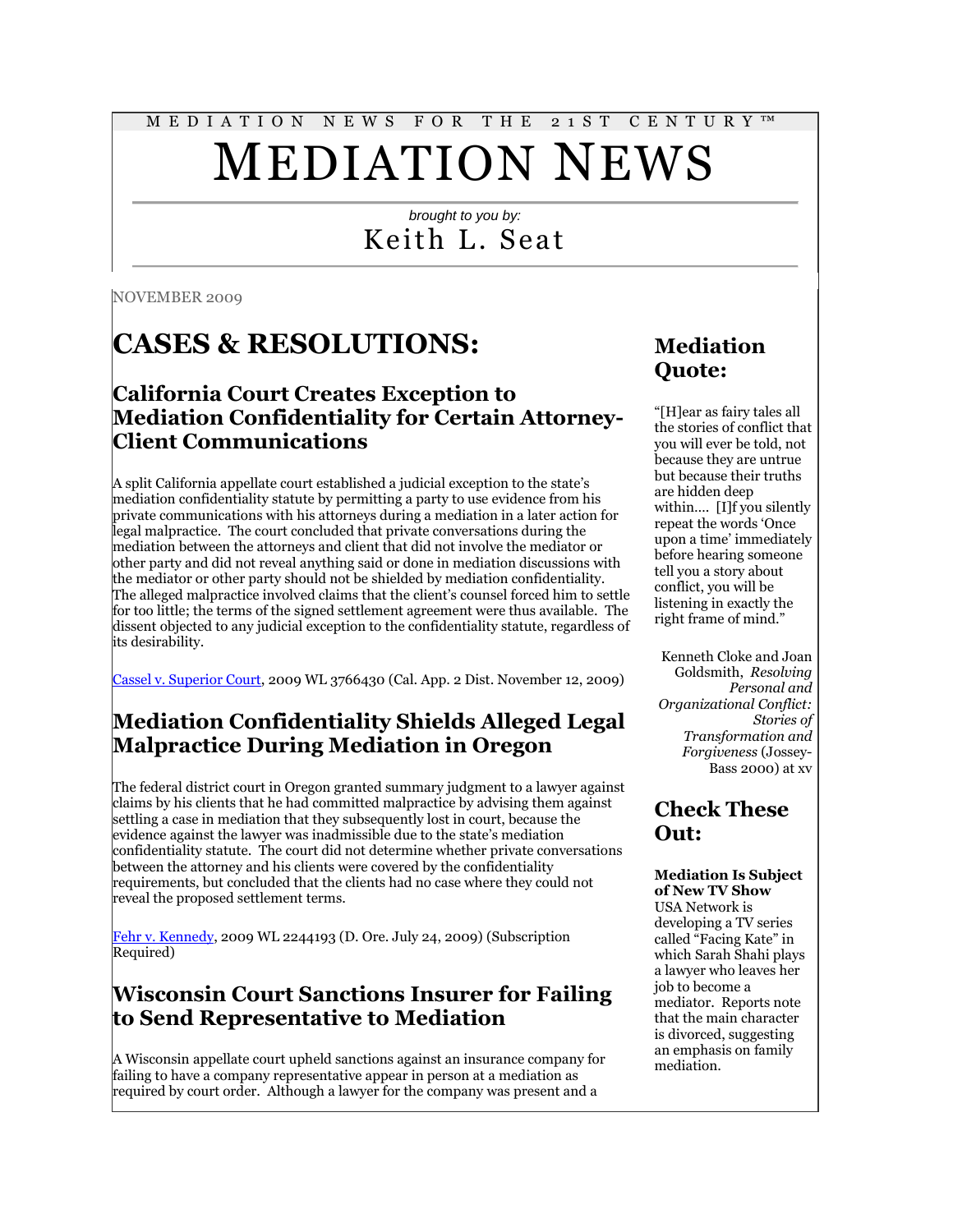decision-maker was available by telephone, as is common in many mediations, the court ruled that was not sufficient where the company failed to obtain prior court approval or agreement from the other side and the mediator. Even though the other party did not object to the absence of the insurance representative at the time of the mediation, the majority of the court held that did not bar the claim for sanctions.

[Lee v. Geico,](http://tinyurl.com/yb3toc4) 2009 WL 3085095 (Wis. App. September 29, 2009) (Subscription Required)

#### **Minnesota Court Enforces Settlement Agreement Which Stated It Was Binding, Despite Lack of Key Terms**

A settlement agreement reached after thirteen hours of mediation was found enforceable by a Minnesota appellate court because the document expressly stated it was binding, despite the omission of precise descriptions of the land involved. The agreement recognized that additional details needed to be finalized and provided that if disputes arose over the final documentation the parties would have the mediator act as an arbitrator and decide the disputes. When issues arose, one party challenged the authority of the mediator turned arbitrator, but the court upheld both the settlement agreement and its arbitration provision.

[Ed Cave & Sons, Inc. vs. City of Two Harbors,](http://tinyurl.com/yaby3xq) 2009 WL 2998001 (Minn. App. September 17, 2009) (Subscription Required)

#### **California Court Discusses "Binding Mediation" in Enforcing Mediation Clause in Settlement Agreement**

In a lengthy opinion, a California appellate court enforced the mediation clause included in a settlement agreement that was itself reached in mediation, and dismissed the efforts of one party to remedy an alleged breach of the settlement agreement by going directly to court. The mediation clause stated that a named mediator would have discretion to issue a "final and binding" ruling, which one party argued would be unenforceable, but the court explained that its previous case had merely noted conceptual difficulties with binding mediation and not that it was necessarily unenforceable.

Adams v. Newport [Crest Homeowners Assoc.,](http://www.courtinfo.ca.gov/opinions/nonpub/G039956.PDF) 2009 WL 2875361, (Cal. App. 4 Dist., September 9, 2009)

#### **California Senate Uses Mediation to Avoid Legislative Action**

The president pro tempore of the California Senate pulled legislation and sent it to outside mediation in order to prevent the Senate from overriding environmental laws to make it easier for Los Angeles to attract a professional football team with a new stadium. The president pro tempore has used mediation in this way before on transportation projects. He views negotiation as the preferred way of working out roadblocks, rather than precedent setting legislation that would ease environmental and land-use regulations for the stadium.

[Mediation"s Place Blog](http://www.mediate-la.com/2009/10/new-face-of-mediation.html) (October 29, 2009); [THR.com](http://www.hollywoodreporter.com/hr/content_display/television/news/e3ib38cebd2d45985dd1f84f824bf8c2533) (October 21, 2009)

#### **Pirates Seek Mediation**

Pirates contacted a mediator for assistance after hijacking a Spanish fishing ship off Somalia. The mediator had worked for the release of a German ship"s crew in July. [Bloomberg](http://www.bloomberg.com/apps/news?pid=20601116&sid=a4uJA.hI5bOI) (October 4, 2009)

**Mediation Held in Case of Christian Teen Who Ran Away from Muslim Family**  Significant attention has focused on the case of an Ohio teenager who claims her Muslim father threatened to kill her for converting to Christianity. The girl ran away to a church in Florida in July. A Florida judge ordered that the girl and her parents should participate in mediation, and ruled that the girl would remain in foster care until the matter is resolved. News reports indicate that unspecified progress has been made in mediation. [CNN.com](http://www.cnn.com/2009/CRIME/09/04/florida.muslim.convert/index.html) (September 4,

2009); [CFNews13.com](http://www.cfnews13.com/News/Local/2009/10/10/religious_runaway_faces_family_in_mediation.html) (October 10, 2009); [Orlando Sentinel](http://tinyurl.com/yfgs56h) (October 9, 2009)

#### **Other Cases & Resolutions:**

**Successful Mediation Results in Billion Dollar Bankruptcy Reorganization Plan for Semgroup,**  [Reuters.com](http://www.reuters.com/article/innovationNews/idUSTRE58F0LZ20090916) (September 16, 2009)[; Tulsa World](http://tinyurl.com/ykhu7tg)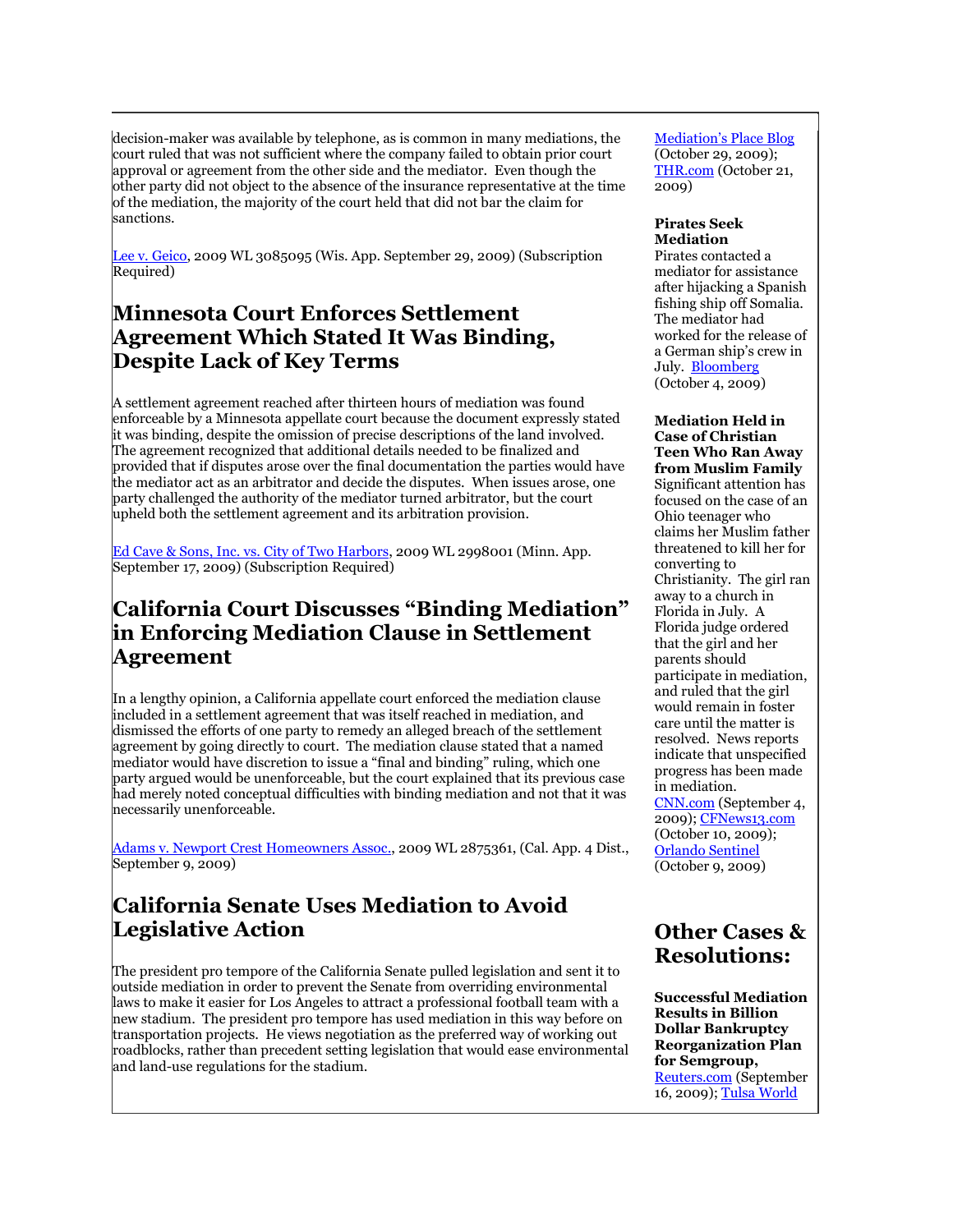[San Diego Union-Tribune](http://www3.signonsandiego.com/stories/2009/sep/12/1n12stadium002235-stadium-legislation-gets-shelved/?metro&zIndex=164625) (September 12, 2009)

#### **Long-Running Dispute over California Courthouse Construction Resolved in Mediation**

A five-year, \$50 million construction project for a courthouse in Santa Clara County resulted in assertions of faulty construction by the county and counter-assertions of faulty design and \$17 million in change orders by the contractor. After a two day mediation, the parties agreed to resolve all claims against each other and by subcontractors for payments by the county of \$8.1 million. Although the county Supervisor had predicted that the county would come away with money for the faulty work, he stated after the mediation that the settlement was worthwhile to avoid the burden and expense of litigation and that it was time to let the dispute go.

[Gilroy Dispatch](http://www.gilroydispatch.com/printer/article.asp?c=259284) (September 14, 2009)

#### **Mediations Yield Benefits in Sunwest Management Investment Scandal**

Mediation is assisting investors who sunk upwards of \$400 million in Sunwest Management"s senior housing operations before things unraveled. The law firm of Davis Wright Tremaine agreed to pay \$30 million to resolve securities fraud and malpractice claims against it after five days of mediation. Mediation is also expected in litigation against two other law firms who did work for Sunwest affiliates. In addition, a federal judge has been overseeing complex mediation since last winter which seeks to restructure Sunwest into a viable entity to provide value for investors, which resulted in a \$270 million offer in September.

[Oregonlive.com](http://www.oregonlive.com/business/index.ssf/2009/10/portland_law_firm_agrees_to_30.html) (October 22, 2009)

## **NEWS & INITIATIVES:**

## **IRS Expands Its Appeals Mediation Program**

The Internal Revenue Service has expanded and refined its mediation program in the Appeals administrative process, which was first introduced over a decade ago. Participation in mediation is voluntary for both the taxpayer and the agency. Among other procedures set forth, the mediator will be an IRS employee trained in mediation and compensated by the agency, while the taxpayer can pay for a non-IRS mediator to join as a co-mediator and can participate in the co-mediator"s selection with the agency. If mediation does not resolve all issues, parties may request arbitration in appropriate circumstances.

[Journal of Accountancy](http://www.journalofaccountancy.com/Web/20092138.htm) (September 11, 2009); [Revenue Procedure 2009-44](http://twurl.nl/dusfxu)

#### **Appellate Mediation Program Begins in New Hampshire**

New Hampshire is adding a mediation program for civil appellate cases pending

(September 23, 2009)

**Poolside Mediation Makes Unexpected Progress in Bankruptcy Reorganization of Philadelphia Newspapers LLC, Including Short-Term Financing Agreement,**  [Philadelphia Business](http://tinyurl.com/yfujghm)  [Today](http://tinyurl.com/yfujghm) (September 16, 2009); [Philadelphia](http://tinyurl.com/yghvgsb)  [Inquirer](http://tinyurl.com/yghvgsb) (September 16, 2009)

**Phoenix Coyotes Owner Seeks Emergency Bankruptcy Court Order Requiring NHL to Mediate Key Sales Issues,** [SFGate](http://www.google.com/hostednews/ap/article/ALeqM5g4wOZpbbkMgtgb4XZWf_LigEiqMgD9APFH4O6)  (September 17, 2009)

**Miami Heat Star Dwyane Wade Hopes Mediation Will Help Him Resolve Multiple Lawsuits over Outside Business Activities,** [USA Today](http://tinyurl.com/yjjpo7p) (September 15, 2009)

**Mediation Sought in Controversy over Limit on Jockeys' Use of Whips in Australia,**  [Virtual Form Guide](http://tinyurl.com/ybwq94t) (September 30, 2009)

**Tribe Mediating Dispute over Control of Tribal Council at Suggestion of Bureau of Indian Affairs,**  [SnoValleyStar.com](http://tinyurl.com/pah6rq) (WA) (September 16, 2009)

**USDA Offers Mediation Between United Soybean Board and American Soybean Association,**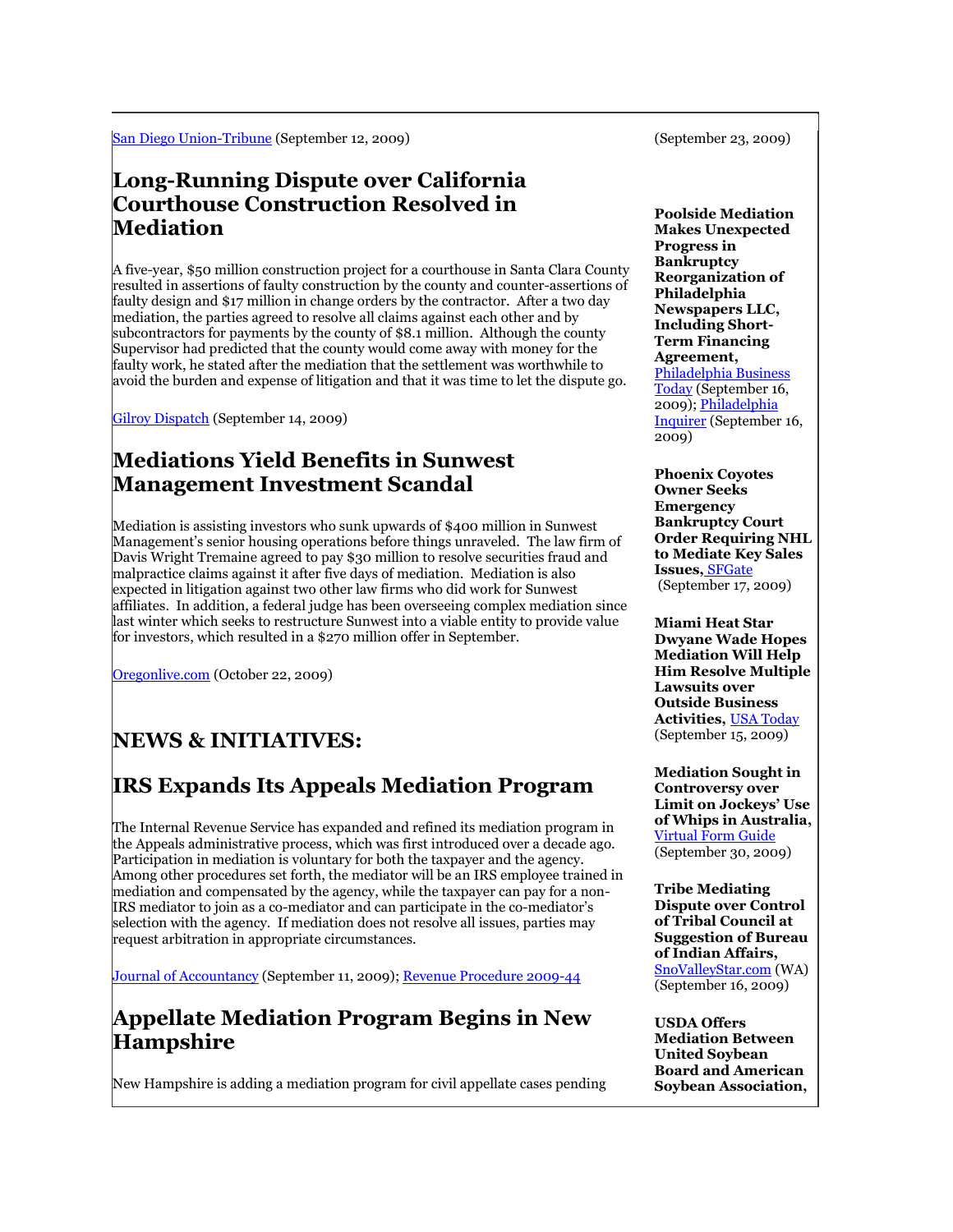before the state Supreme Court. The appellate program will be administered by the state"s Office of Mediation and Arbitration and rely on retired judges as mediators. The program expands mediation to all levels of court, from small claims and family, to civil cases in superior and probate courts.

[WCax.com](http://www.wcax.com/Global/story.asp?S=11104640) (September 10, 2009)[; Appellate Mediation Program](http://www.courts.state.nh.us/adrp/appellate/index.htm)

#### **Philadelphia Court Institutes Mandatory Mediation Program for Landlord-Tenant Appeals**

A committee of lawyers convened by the Court of Common Pleas in Philadelphia to find ways to improve the court's landlord-tenant program recommended a mandatory mediation program, which the court is now implementing. Mediation is particularly intended to assist the 40% of pro se landlords and nearly 100% of pro se tenants who are involved in appeals, which require compliance with procedural rules that are difficult for non-lawyers. The program is now recruiting and training volunteer "settlement masters" to act as mediators, who will have access to court papers through the court"s e-filing system and can call a helpline of experienced landlord-tenant attorneys with questions.

[Legal Intelligencer](http://tinyurl.com/yerugxs) (September 30, 2009)

#### **Milwaukee Using Mediation to Resolve Police Complaints**

A new system for complaints against police in Milwaukee, Wisconsin, resulted in litigation by the police union, which ended with agreement over use of mediation in the complaint process. Larger issues are being sent to an outside mediator, and both officers and complainants have been very satisfied. The police chief is encouraging officers to participate in mediation whenever possible.

[Fresno Bee](http://tinyurl.com/yex5wko) (September 21, 2009) (Subscription Required)

#### **Maryland Community Mediation Expanding to Prisoners and Students**

Statewide initiatives by Community Mediation Maryland are providing assistance to both prisoners and students in various counties in Maryland using volunteer mediators. Inmates within six months of release are eligible for three mediation sessions with whomever they will be reconnecting on the outside, which is helping many. Monthly training in conflict resolution skills is also being offered by mediators to inmates. In the school system, mediators are assisting with Independent Individualized Education Programs by meeting with the IEP participants and then sitting in on IEP meetings to facilitate.

[Carroll County Times](http://tinyurl.com/ydtwceb) (September 5, 2009)

#### **Fortieth Texas County Begins Mediation Program**

The Commissioners of Hays County, Texas, voted to begin a mediation program

[Feedstuffs](http://tinyurl.com/ybxwcqe) (September 8, 2009)

**City and County Continue to Mediate Multiple Lawsuits over Tax Abatements from Community Reinvestment Act,**  [Morning Journal](http://www.morningjournal.com/articles/2009/09/15/news/mj1612438.txt) (OH) (September 15, 2009)

**City Council Seeking Mediation with County and Minnesota Department of Transportation over Jurisdiction of Highway and \$3.5 Million,** [Daily Journal](http://tinyurl.com/yzjzmt9) (October 20, 2009)

**Parties in Six Lawsuits Hopeful in Combined Mediation of St. Pete Beach Development Dispute,**  [Tampabay.com](http://tinyurl.com/yhre6nx) (September 13, 2009)

**Forty-Six County Employees Fired After Mediation Agreement with County Commission Fell Apart,** [Naples](http://tinyurl.com/yjqpex3)  [News](http://tinyurl.com/yjqpex3) (FL) (September 16, 2009)

**Successful Mediation with Utility Keeps Water Flowing at Condo,** [Click Orlando](http://tinyurl.com/ygskbrh) (September 21, 2009)

**Dispute Between Cities over Sewage Treatment Continues in Mediation,**  [Mountain Mail](http://tinyurl.com/yl4lctw) (CO) (September 16, 2009)

**Court Orders Mediation of Residents' Claims Against New Jersey**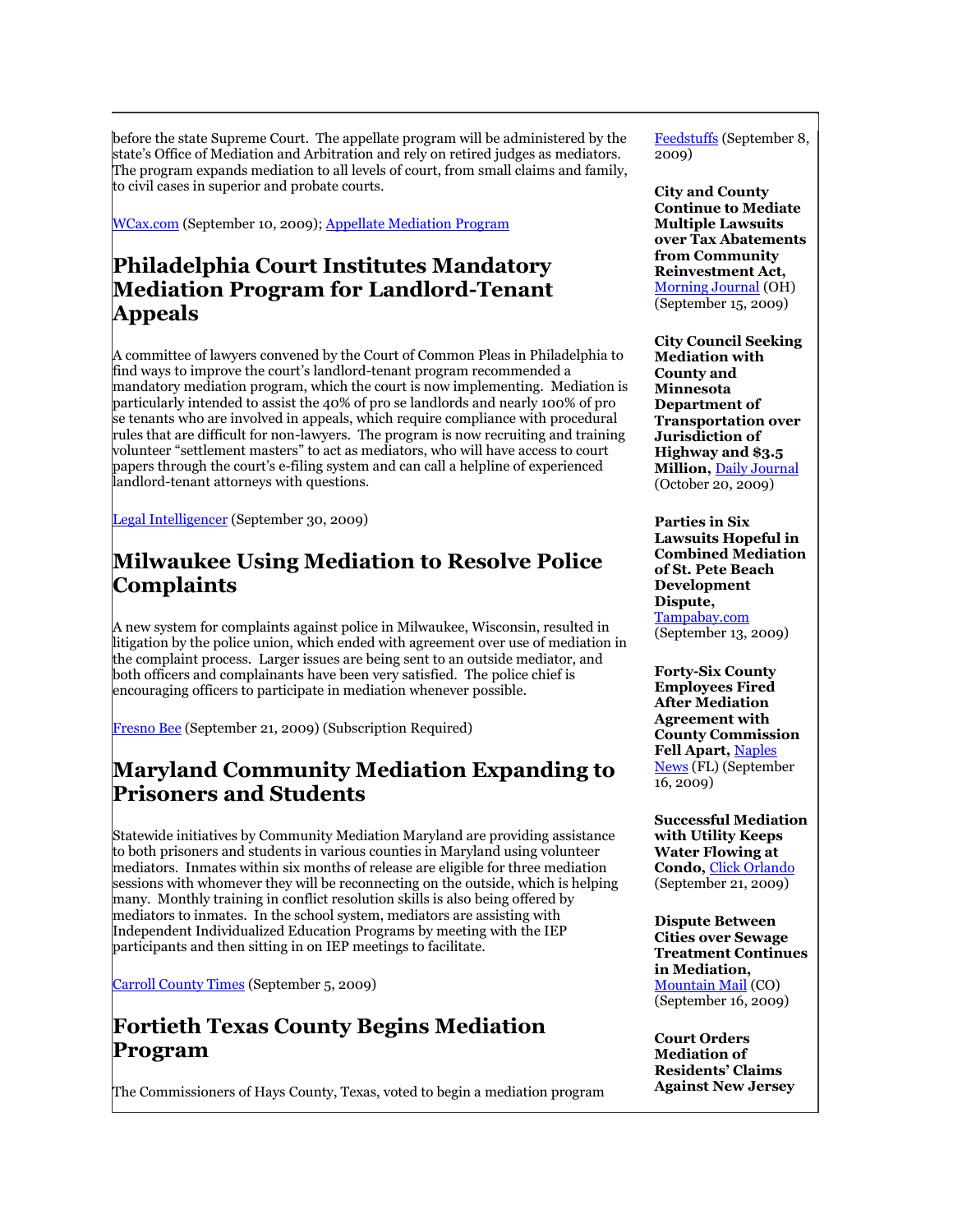that would provide trained mediators to assist parties seeking out of court settlements. The program will be funded from fees paid by every litigant, whether or not they use mediation. To obtain mediation services, the county plans to enter into a contract with a non-profit mediation center. Mediations will be offered at no or low cost to parties, and are limited to cases with amounts in dispute of no more than \$50,000 and family cases where the spouses earn no more than \$60,000.

[Newstreamz.com](http://tinyurl.com/yey76x3) (September 8, 2009)

## **Update on Home Foreclosure Mediation**

 **Federal** legislation has been introduced that would encourage state and local governments to create strong foreclosure mediation programs, among other things. The Preserving Homes and Communities Act of 2009, introduced by Senator Reed (D-R.I.), would authorize \$80 million in federal matching funds for mandatory mediation programs.

[Press Release](http://reed.senate.gov/newsroom/details.cfm?id=318453) (October 1, 2009) (Subscription Required); [S. 1731](http://thomas.loc.gov/cgi-bin/query/z?c111:s1731:)

 The Mortgage Bankers Association asserts that mediation programs are actually delaying efforts to resolve problem loans, and that **nationwide** the industry has provided over 5.2 million workout plans to help delinquent borrowers since July 2007, with over 2 million loans in which lenders reduced interest rates, lengthened loan terms, reduced the amount owed or took other steps.

[Las Vegas Review Journal](http://www.lvrj.com/business/mediation-plan-blamed-for-delays-64197732.html) (October 14, 2009)

 The **National** Consumer Law Center analyzed foreclosure mediation programs in fourteen states and concluded that the level of accountability is not sufficient for financial institutions to modify loans enough to make the programs effective.

[SFGate](http://www.sfgate.com/cgi-bin/article.cgi?f=/c/a/2009/09/23/BU3119RNII.DTL) (September 24, 2009)[; National Consumer Law Center Report](http://www.consumerlaw.org/issues/foreclosure_mediation/content/ReportS-Sept09.pdf)

 The **Nevada** Supreme Court on September 28 passed new rules giving mediators the power to determine that lenders acted in "bad faith" in foreclosure mediations, which could block foreclosure and lead to additional court sanctions, causing concern among some over ambiguity. Legal workshops are being held to teach homeowners how to get the most out of foreclosure mediation, so they can effectively represent themselves.

[Las Vegas Business Press](http://www.lvbusinesspress.com/articles/2009/10/14/news/iq_31664781.txt) (October 12, 2009); [Las Vegas Now](http://www.lasvegasnow.com/Global/story.asp?S=11369026) (October 22, 2009); [Fox 5 news](http://www.fox5vegas.com/news/20978491/detail.html) (September 17, 2009)

 The **Delaware** Superior Court adopted a Residential Mortgage Foreclosure Mediation Program which takes effect September 15 and gives homeowners the ability to mediate prior to foreclosure.

[Sussex Countian](http://tinyurl.com/yaxaq6b) (September 10, 2009)[; Delaware Online](http://www.delawareonline.com/article/20090914/OPINION11/909140302) (September 14, 2009); [Administrative Directive](http://courts.delaware.gov/Courts/Superior%20Court/pdf/?Administrative_Directive_2009-3.pdf)

 New legislation in **Indiana** requires creditors to notify homeowners of their right to a settlement conference prior to foreclosure. The Indiana Supreme Court and numerous government and non-profit agencies have just completed a training program for over 1,000 judges, attorneys and mediators in how to handle foreclosure cases.

[RealEstateRama](http://tinyurl.com/yewfpxt) (October 19, 2009)

**Utility,** [NJ.com](http://tinyurl.com/ykzd2nb) (September 11, 2009)

**City and Restaurants Delay Litigation for Further Mediation over Liquor Licenses,**  [Wvec.com](http://tinyurl.com/yl97orv) (September 18, 2009)

**Mediator to Assist City and Restaurant in Eminent Domain Dispute,** [Wicked Local](http://tinyurl.com/yfm4r9a) (September 26, 2009)

**Mediation Results in \$100,000 Payment by West Virginia Police to Man Burned when Taser Ignited Pepper Spray During Arrest,**  [Herald-Mail](http://tinyurl.com/ydfw7qm) (October 14, 2009)

**"Chicken Whisperer" Offers Assistance in Court Ordered Mediation Between Chicken Farmer and City,** [Times Argus.com](http://www.timesargus.com/article/20091023/NEWS02/910230354/1003/NEWS02) (October 23, 2009)

**City of Augusta and Adult Video Store Enter Mediation after Store Awarded \$130,000 in Damages and Is Appealing to Seek More,** [WJBF.com](http://tinyurl.com/yz7n27q) (October 13, 2009)

**Over 100 Child Sex-Abuse Cases Against Hospital for Failure to Stop Doctor Are Headed to Litigation after Mediation Impasse,** [Hartford](http://www.strattonfaxon.com/news/2009-news/efforttosettle-reardon100909.htm)  [Courant](http://www.strattonfaxon.com/news/2009-news/efforttosettle-reardon100909.htm) (October 9, 2009)

**After Months of Delay, Province Refuses to Observe Mediation of Canadian Breast Cancer Class Action**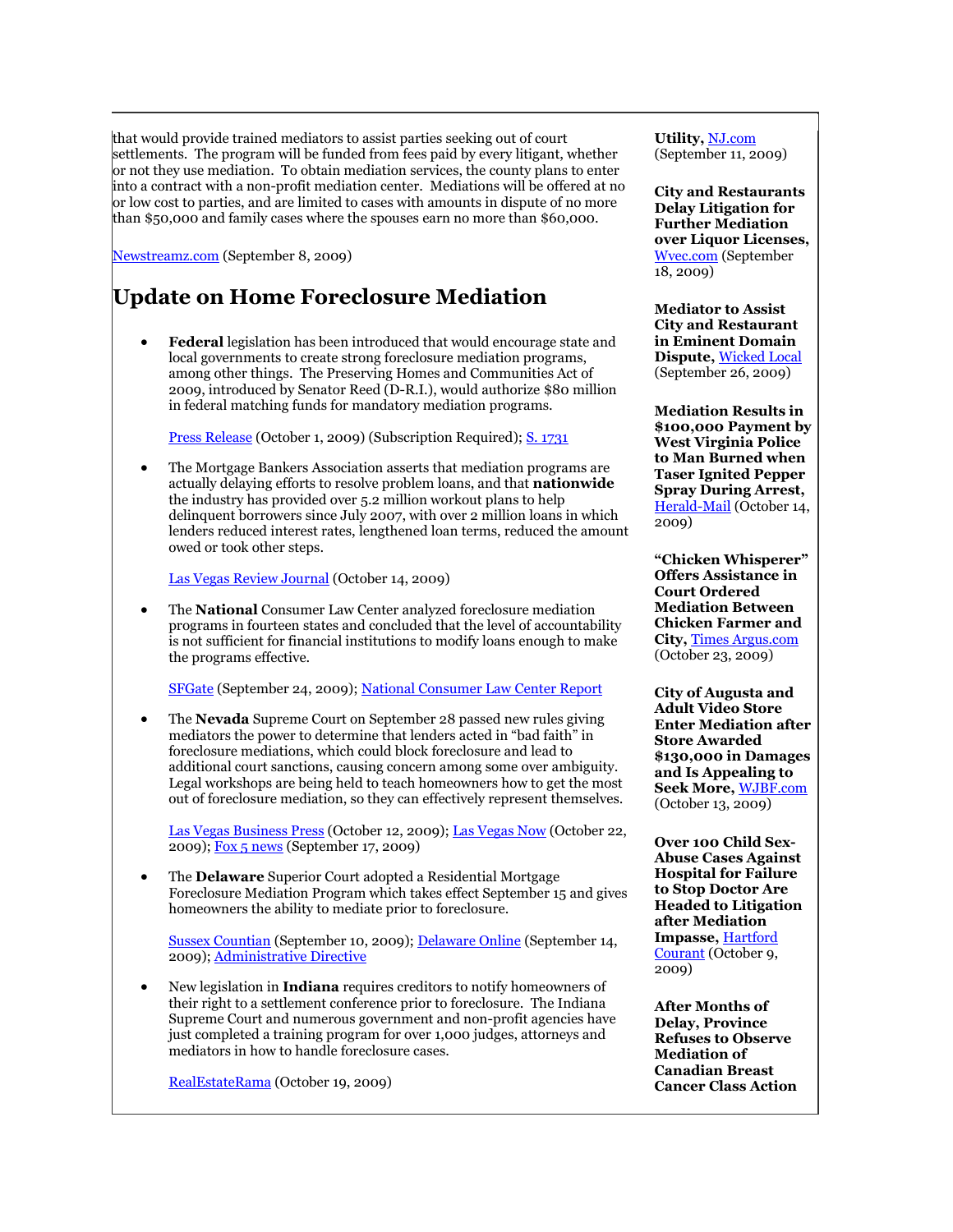The **Florida** Supreme Court heard arguments on a task force report recommending mandatory mediation for residential foreclosures to help courthouses deal with the flood of cases. Over 290,000 foreclosures were filed in Florida in the first nine months of the year. A dissenter on the task force raised concerns about the financial burden on lenders, suggesting that borrowers should contribute to the cost of mediation when possible.

[Miami Daily Business Review](http://tinyurl.com/ygqnvd6) (November 5, 2009) (Subscription Required)

 **Connecticut** is mediating less than 40% of eligible foreclosure cases, even after making mediation mandatory in July, because the program only applies to homeowners who file an appearance in court, and a majority do not. When mediation does occur, 75% are settled, with homeowners staying in their homes in 62% of the cases and 13% moving without foreclosure. About 2,000 cases have been mediated in the last three months with a team of 24 full-time mediators.

[Connecticut Law Tribune](http://tinyurl.com/y8vr764) (October 26, 2009) (Subscription Required); [Foreclosure Mediation Program Frequently Asked Questions](http://www.jud.ct.gov/foreclosure/attorney_qs.htm#3)

 Legislation pending in **Ohio** would mandate mediation for nearly every foreclosure case in the state. The legislation would require the court to establish filing fees to cover the cost of mediation, set qualifications for mediators and establish procedures.

[Daily Court Reporter;](http://www.dailycourt.com/articles.php/5365/) [H.B. 306](http://www.realestatedefaultgroup.com/uploads/Client%20Advisory-%20LRR%20FC%20Mediation%20in%20OH-%20Attachment.pdf)

#### **Federation of European Bars Issues Mediation Resolution Calling for More Legal Involvement**

The Federation of European Bars (FBE), made up of bar associations of 21 European countries, issued a Resolution on Mediation on October 3, 2009, recognizing the importance of mediation and its trend towards greater prominence. Accordingly, the FBE resolution urges that the participation of lawyers should be required in mediations in areas which may have legal consequences, that effective mediation training for lawyers should be a priority, and that necessary government funding should be provided to promote mediation and the involvement of lawyers.

#### [FBE Website](http://www.fbe.org/en/resolution/resolution-on-mediation-valencia-3-art570.html?lang=en)

#### **Australia Legislates More Mediation Muscle in Native Title Disputes**

In an effort to reduce the backlog of 500 native title claims, the Australian parliament has amended the Native Title Act to strengthen mediation and give the Federal Court power over the mediation process and the ability to deal with recalcitrant parties. One senator raised concerns about mediators being given coercive powers by the amendment, especially since the legislation does not define who can be a mediator or require any particular qualifications or accountability, while other senators felt the amendments did not go far enough.

[SMH.com.au](http://tinyurl.com/ykevqxs) (September 14, 2009)

**over Faulty Hormone Receptor Tests,** [CBC](http://tinyurl.com/yzftbb3)  [News](http://tinyurl.com/yzftbb3) (September 22, 2009)

**Transmarket Trading Leaving Australia after Mediation Fails to Resolve A\$40 Million Class Action Against Australian Securities Exchange,**  [Australian Business WSJ](http://www.theaustralian.news.com.au/business/story/0,28124,26120544-36418,00.html) (September 25, 2009)

**Japan Considers Mediation in Effort to Restructure Japan Airlines, Working with 20 Financial Institution Creditors,**  [Bloomberg](http://www.bloomberg.com/apps/news?pid=20601101&sid=aVjbHN.3f4Rw) (October 12, 2009)

#### **Other News & Initiatives**

**US Government to Mediate Disputes Between Persons Making FOIA Request and Agencies,**  [Congressional](http://tinyurl.com/yd8dape)  [Documents](http://tinyurl.com/yd8dape) (September 30, 2009) (Subscription

Required) **Courts Encouraging** 

**Mediation Prior to Filing Lawsuits, Not Just Prior to Trial,**  [Bradenton Herald](http://www.bradenton.com/news/local/story/1789849.html) (October 20, 2009)

**Survey Respondents Report Decline in Arbitration, But Rise in Companies Expecting Increased Numbers of Disputes over Next Year,**  Fulbright"s [6th Annual](http://www.fulbright.com/images/publications/6thLitTrendsReport2009.pdf)  [Litigation Trends Survey](http://www.fulbright.com/images/publications/6thLitTrendsReport2009.pdf)  [Report](http://www.fulbright.com/images/publications/6thLitTrendsReport2009.pdf) (October 10, 2009) (Registration